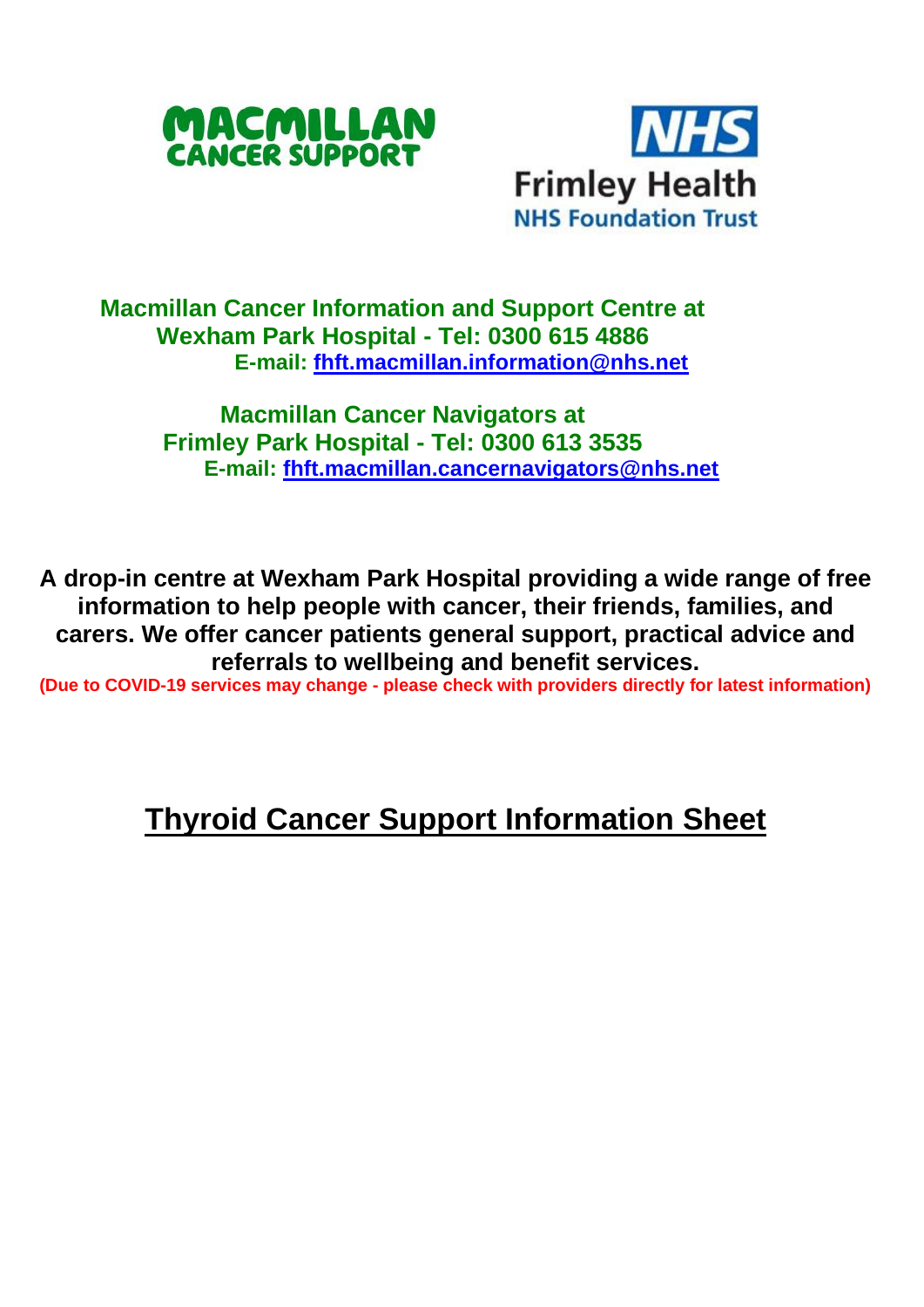| <b>Agency</b>                                                 | <b>Contact Details</b>                            |
|---------------------------------------------------------------|---------------------------------------------------|
| <b>Macmillan Cancer Support</b><br>Offering free confidential | Tel: 0808 808 0000                                |
| advice, support, and                                          | www.macmillan.org.uk                              |
| information with access to                                    |                                                   |
| appropriate up-to-date<br>resources and online                |                                                   |
| communities.                                                  |                                                   |
|                                                               |                                                   |
| <b>National</b>                                               |                                                   |
| <b>British Thyroid Foundation</b>                             | Tel: 01423 810093                                 |
| A charity dedicated to<br>supporting people with              | www.btf-thyroid.org                               |
| thyroid disorders and helping                                 |                                                   |
| their families and people                                     | Email: info@btf-thyroid.org                       |
| around them to understand                                     |                                                   |
| the condition.                                                |                                                   |
| <b>Parathyroid UK</b>                                         | Tel: 01342 316315                                 |
| A website offering information                                | Email via online form on website                  |
| support for people with                                       | www.parathyroiduk.org                             |
| hypoparathyroidism.                                           | Facebook support group available, register online |
| <b>Butterfly Thyroid Cancer</b><br><b>Trust</b>               | Helpline: 01207 545469 Tues & Fri 10am till 4pm   |
| A charity dedicated solely to                                 | www.butterfly.org.uk                              |
| the support of patients with                                  |                                                   |
| thyroid cancer. Includes                                      | Email: enquiries@butterfly.org.uk                 |
| contact details of past                                       |                                                   |
| patients who are happy to<br>talk to current patients about   |                                                   |
| their experiences.                                            |                                                   |
|                                                               |                                                   |
| Thyroid UK, has a Support                                     | Network details available through the website:    |
| Network which consists of a<br>mixture of local support       | www.thyroiduk.org/help-and-support/support-       |
| groups; email support,                                        | network/                                          |
| telephone support and                                         |                                                   |
| Facebook.                                                     |                                                   |
|                                                               |                                                   |